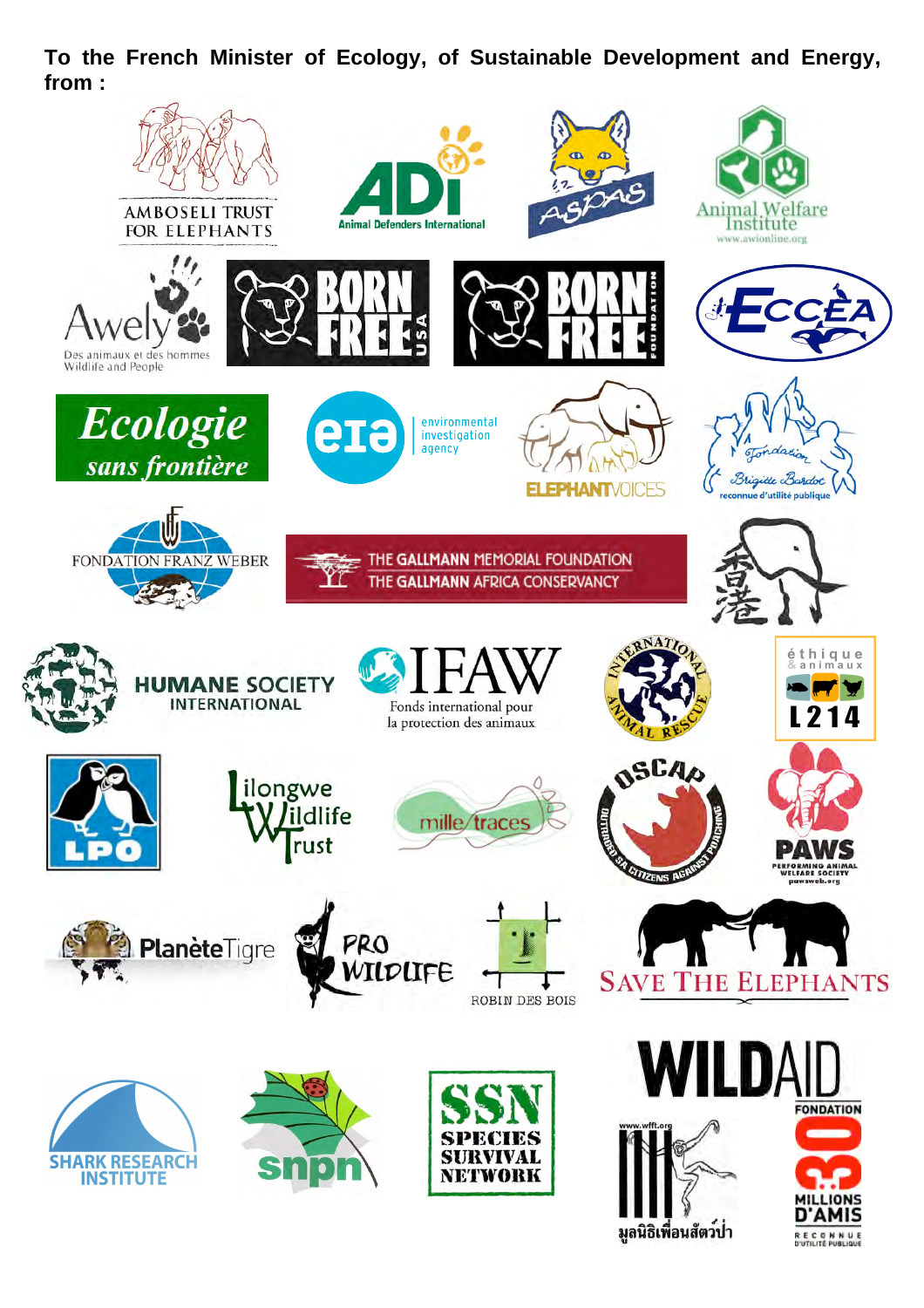## **ORIGINAL IN FRENCH**

January 20, 2015.

Madam the Minister of Ecology, of Sustainable Development and Energy 246, boulevard Saint-Germain 75007 Paris

Copy : Special Envoy for the Protection of the Planet Presidency of the Republic

## **Subject : Elephant Ivory trade in France**

Madam Minister,

Trade in elephant ivory is developing within the European Union and specifically in France. Over the last 3 months of 2014, at least 118 entire tusks have been auctioned on the French territory (1). According to the CITES trade database, in 2013 France delivered export certificates for 116 tusks from African elephants, a record number, never before reached since 1990 and the listing of African elephants to CITES Appendix I. The main importer country of these tusks is China where a recent study confirms a market boom and where illegal retail shops are many more than the legal ones (2).

In letting raw ivory trade develop on its territory and by supplying international trade, France renders itself an accomplice to the elephant's disappearing. Failures in checks and controls of this market enable to feed the "legal" circuits with ivory from poached elephants.

Some countries have already taken action. United Kingdom and Sweden no longer deliver certificates allowing trade and export of raw ivory. Germany has introduced export ban of such ivory. The United States of America have taken measures to limit the internal ivory market, including that of carved ivory; and the general principle in the country is that of a ban of exports of raw ivory.

## **The 37 organizations presently signing request instantly you take immediate measures in order to ban in France all trade and export of raw or cut ivory (3).**

Also, within the framework of the European Committee on trade in wild fauna and flora, France has been invited to formulate propositions before the 31 January 2015 regarding European trade and reexportation of ivory. **We therefore wish Madam Minister that you or your services take this occasion to call on all European countries to enact such measures indispensable for the protection of the elephants.** 

We thank you for the attention you will give to this request.

Sincerely yours,

Charlotte Nithart, Robin des Bois and on behalf of:

(3) According to the definition of raw and cut ivory as presented in the French Circulaire DNP/CFF n° 98-84 dated 30 June 1998.

<sup>(1)</sup> Surveillance carried out from October 1 to December 31, 2014 in 9 French cities– Robin des Bois jan.2015.

<sup>(2)</sup> http://savetheelephants.org/wp-content/uploads/2014/12/2014\_ChinaConservationChallenge.pdf